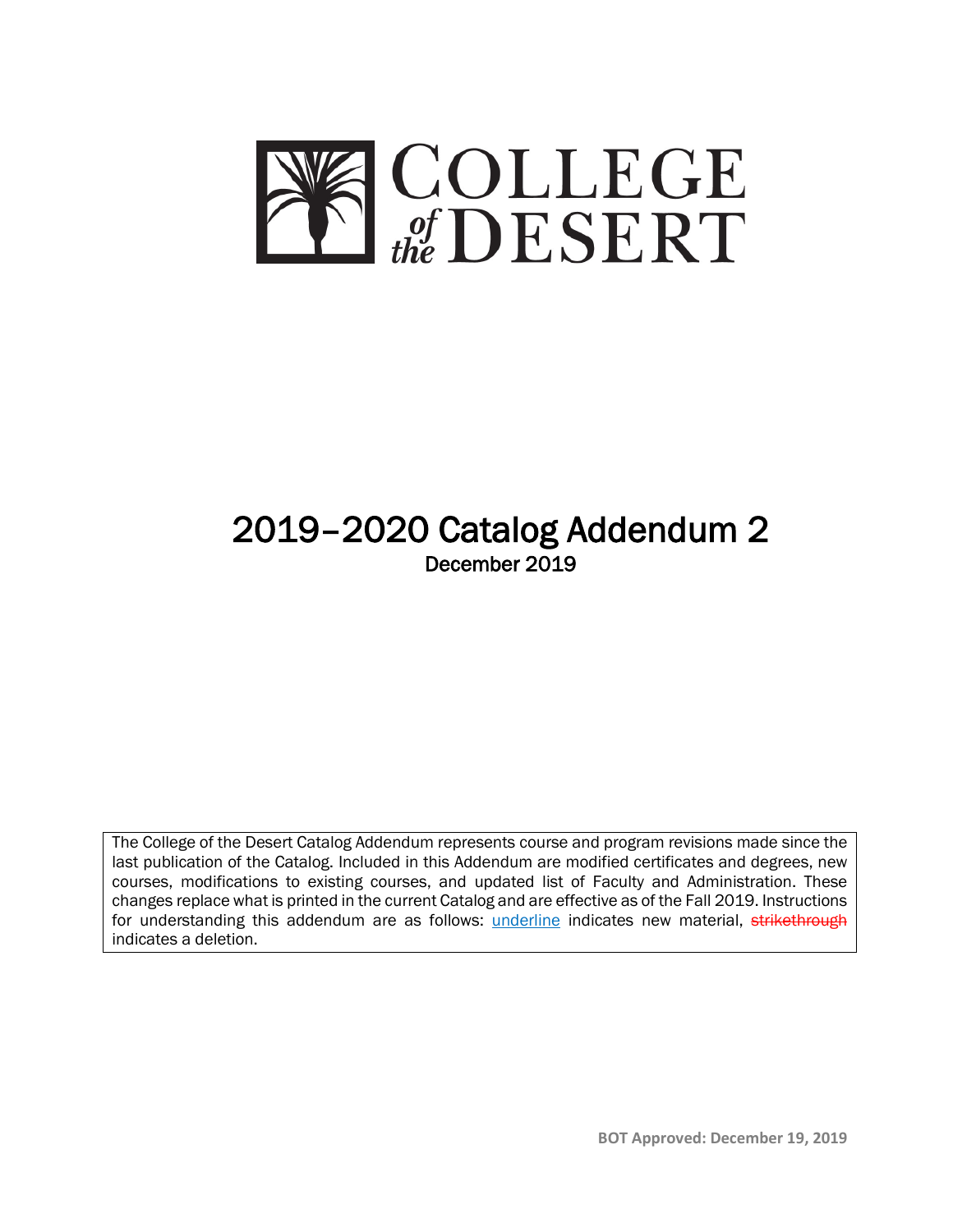# Programs of Study

### PROGRAM MODIFICATIONS

# Business Administration Associate in Science for Transfer Degree

### Required Core Courses:

|            | BUAC-020A       |                                       |  |
|------------|-----------------|---------------------------------------|--|
|            | BUAC-020B       |                                       |  |
|            | <b>BUMA-010</b> |                                       |  |
|            | BUMA-020A       |                                       |  |
|            | CIS-010         |                                       |  |
|            | <b>ECON-001</b> |                                       |  |
|            | ECON-002        |                                       |  |
|            | <b>MATH-009</b> |                                       |  |
|            | $or$ MATH-014   | Statistical Methods (4)               |  |
| <b>ADD</b> | $or$ SOC-003    | <b>Fundamentals of Statistics (3)</b> |  |
|            |                 |                                       |  |

| <b>Required Subtotal</b> |                                                                                |     |
|--------------------------|--------------------------------------------------------------------------------|-----|
|                          |                                                                                |     |
|                          | Transferable Electives <sup>2</sup> (as needed to reach 60 transferable units) |     |
| DEGREE TOTAL             |                                                                                | 60. |
|                          |                                                                                |     |

Agri-Business Associate of Science Degree

1 Units for the major may be double counted for CSU GE or IGETC, confer with Counselor.

2 Elective units to reach 60 units total must be CSU transferable, confer with Counselor.

|            | <b>Required Core:</b> |                                                 |  |
|------------|-----------------------|-------------------------------------------------|--|
|            | AGBU 059A             |                                                 |  |
|            | AGBU 059B             |                                                 |  |
|            | <b>AGPS 001</b>       |                                                 |  |
|            | <b>AGPS 005</b>       |                                                 |  |
|            | AGPS 005L             |                                                 |  |
|            | <b>BUAC 051</b>       |                                                 |  |
|            | <b>ECON 002</b>       |                                                 |  |
|            |                       | Electives - Select 24 units from the following: |  |
|            | AGEH 001              |                                                 |  |
|            | AGEH 005              |                                                 |  |
|            | AGEH 008              |                                                 |  |
|            | AGEH 027              |                                                 |  |
|            | AGEH 046              |                                                 |  |
|            | AGEH 046L             |                                                 |  |
|            | AGEH 030              |                                                 |  |
|            | <b>AGPS 002</b>       |                                                 |  |
|            | <b>AGPS 032</b>       |                                                 |  |
|            | <b>BI 004</b>         |                                                 |  |
|            | <b>CART 001</b>       |                                                 |  |
|            | <b>CH 003</b>         |                                                 |  |
|            | <b>AIS CIS 002</b>    |                                                 |  |
|            | AIS CIS 003A          |                                                 |  |
|            | AIS GIS 004A          |                                                 |  |
|            | <b>AIS GIS 006</b>    |                                                 |  |
| <b>ADD</b> | <b>AIS 007A</b>       |                                                 |  |
| <b>ADD</b> | <b>AIS 007B</b>       |                                                 |  |
|            | <b>CIS 010</b>        |                                                 |  |
|            | <b>CIS 072D</b>       |                                                 |  |
|            | <b>MATH 014</b>       |                                                 |  |
|            | <b>NR 001</b>         |                                                 |  |
|            |                       |                                                 |  |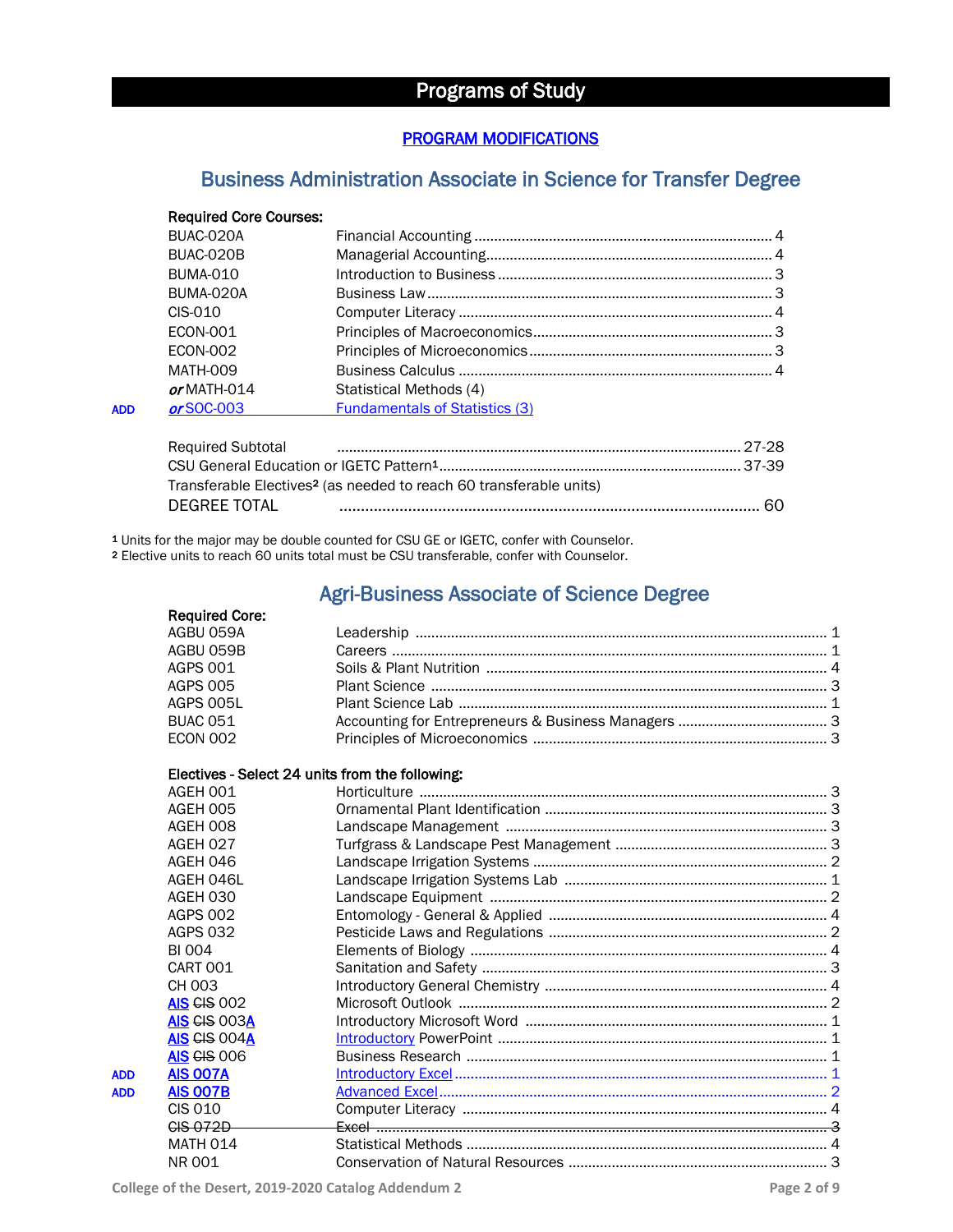| NR 020    |                                                           |  |
|-----------|-----------------------------------------------------------|--|
| NR 021    |                                                           |  |
| AGEH 095A | Environmental Horticulture/Turfgrass Work Experience  1-4 |  |
|           | (Maximum of 4 units may be used for work experience)      |  |
|           |                                                           |  |
|           |                                                           |  |
|           |                                                           |  |

# **General Agriculture Associate of Science Degree**

|               | <b>Required Core:</b>                           |                                                           |  |
|---------------|-------------------------------------------------|-----------------------------------------------------------|--|
|               | AGBU 059A                                       |                                                           |  |
|               | AGBU 059B                                       |                                                           |  |
|               | <b>AGPS 001</b>                                 |                                                           |  |
|               | <b>AGPS 002</b>                                 |                                                           |  |
|               | <b>AGPS 005</b>                                 |                                                           |  |
|               | AGPS 005L                                       |                                                           |  |
|               | <b>AGPS 032</b>                                 |                                                           |  |
|               | <b>BUAC 051</b>                                 |                                                           |  |
|               | <b>CIS 010</b>                                  |                                                           |  |
|               | <b>CART 001</b>                                 |                                                           |  |
|               | Electives - Select 14 units from the following: |                                                           |  |
|               | AGEH 001                                        |                                                           |  |
|               | AGEH 005                                        |                                                           |  |
|               | AGEH 008                                        |                                                           |  |
|               | AGEH 027                                        |                                                           |  |
|               | AGEH 046                                        |                                                           |  |
|               | AGEH 046L                                       |                                                           |  |
|               | AGEH 030                                        |                                                           |  |
|               | AIS CIS 003A                                    |                                                           |  |
|               | AIS CIS 004A                                    |                                                           |  |
|               | AIS CIS 006                                     |                                                           |  |
| <b>ADD</b>    | <b>AIS 007A</b>                                 |                                                           |  |
| <b>ADD</b>    | <b>AIS 007B</b>                                 |                                                           |  |
| <b>DELETE</b> | <b>CIS 072D</b>                                 |                                                           |  |
|               | <b>BI 004</b>                                   |                                                           |  |
|               | <b>CH 003</b>                                   |                                                           |  |
|               | <b>ECON 002</b>                                 |                                                           |  |
|               | ECON 001                                        |                                                           |  |
|               | <b>MATH 014</b>                                 |                                                           |  |
|               | NR 001                                          |                                                           |  |
|               | NR 020                                          |                                                           |  |
|               | NR 021                                          |                                                           |  |
|               | AGEH 095A                                       | Environmental Horticulture/Turfgrass Work Experience  1-4 |  |
|               |                                                 | (Maximum of 4 units may be used for work experience)      |  |
|               |                                                 |                                                           |  |
|               |                                                 |                                                           |  |
|               |                                                 |                                                           |  |

# **Agriculture Food Safety Certificate of Achievement**

|                       | $\sim$ |  |
|-----------------------|--------|--|
| <b>Required Core:</b> |        |  |
| <b>AGPS 001</b>       |        |  |
| AGPS 002              |        |  |
| AGPS 005              |        |  |
| AGPS 005L             |        |  |
| AGPS 032              |        |  |
| BI 004                |        |  |
| CART 001              |        |  |
|                       |        |  |

|                                                         | Electives - Select 6 units from the following: |
|---------------------------------------------------------|------------------------------------------------|
| $\Lambda$ $\cap$ $\Gamma$ $\Lambda$ $\Lambda$ $\Lambda$ | مسيطيم ناملل                                   |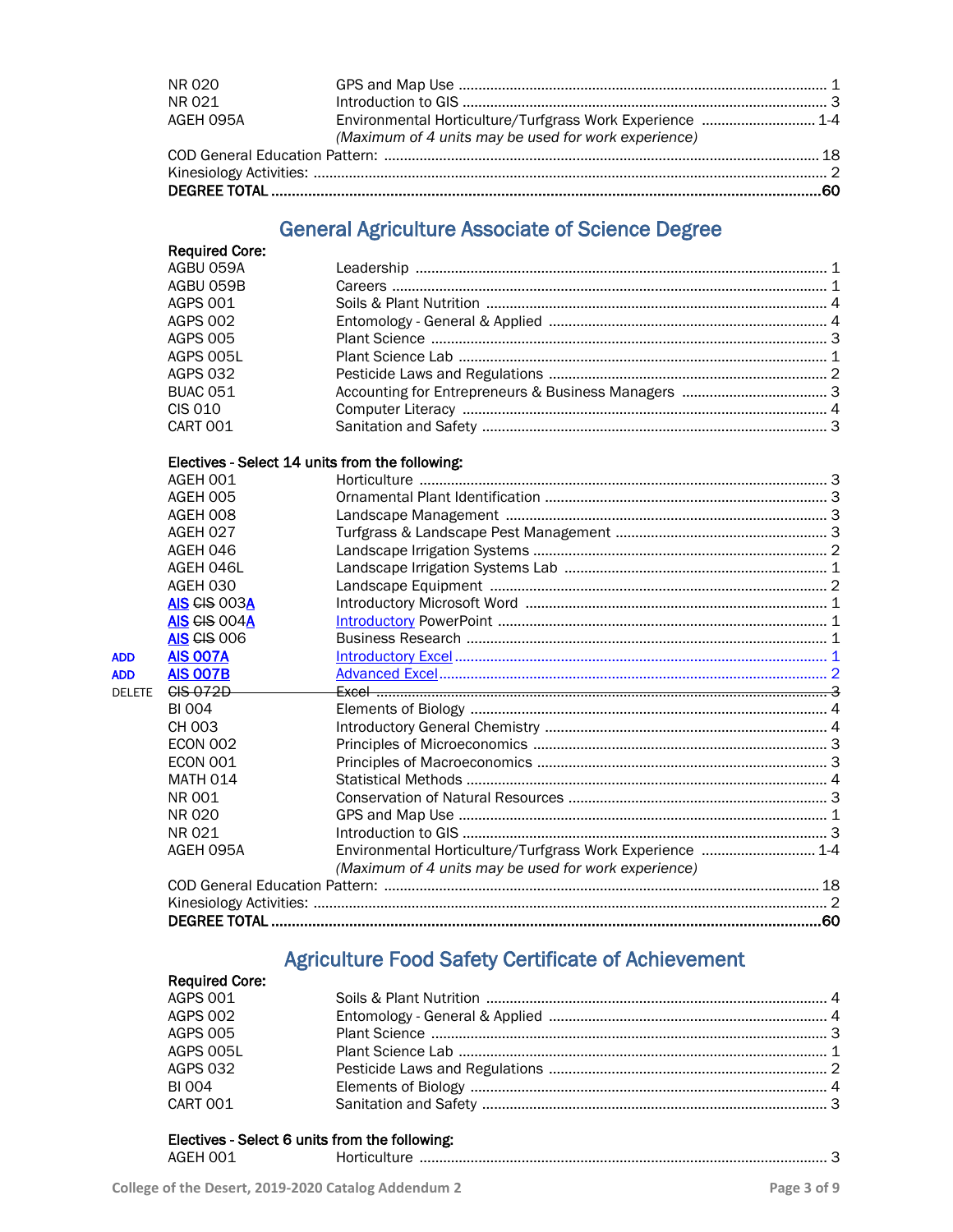|            | AGEH 005            |                                                           |     |
|------------|---------------------|-----------------------------------------------------------|-----|
|            | AGEH 008            |                                                           |     |
|            | AGEH 027            |                                                           |     |
|            | <b>AGEH 030</b>     |                                                           |     |
|            | AGEH 046            |                                                           |     |
|            | AGEH 046L           |                                                           |     |
|            | AGBU 059A           |                                                           |     |
|            | AGBU 059B           |                                                           |     |
|            | <b>AIS CIS 003A</b> |                                                           |     |
|            | AIS CIS 004A        |                                                           |     |
|            | <b>AIS CIS 005</b>  |                                                           |     |
|            | <b>AIS CIS 006</b>  |                                                           |     |
| <b>ADD</b> | <b>AIS 007A</b>     |                                                           |     |
| <b>ADD</b> | <b>AIS 007B</b>     |                                                           |     |
|            | CIS 072D            |                                                           |     |
|            |                     |                                                           |     |
|            | CH 003              |                                                           |     |
|            | NR 020              |                                                           |     |
|            | NR 021              |                                                           |     |
|            | AGEH 095A*          | Environmental Horticulture/Turfgrass Work Experience  1-4 |     |
|            | or BUAC 095A*       | <b>Accounting Work Experience</b>                         |     |
|            | $or$ CIS 095A*      | <b>Computer Information Systems Work Experience</b>       |     |
|            |                     | *Maximum of 4 units may be used for work experience       |     |
|            |                     |                                                           | .27 |
|            |                     |                                                           |     |

# Agriculture Office Assistant Certificate of Achievement

|               | Required Core:                                 |  |
|---------------|------------------------------------------------|--|
|               | AGEH 008                                       |  |
|               | <b>AGPS 002</b>                                |  |
|               | <b>AGPS 005</b>                                |  |
|               | <b>CART 001</b>                                |  |
|               | <b>AIS CIS 002</b>                             |  |
|               | AIS CIS 003A                                   |  |
|               | <b>AIS CIS 006</b>                             |  |
|               | Electives - Select 6 units from the following: |  |
|               | AGEH 001                                       |  |
|               | AGEH 005                                       |  |
|               | AGEH 027                                       |  |
|               | <b>AGEH 030</b>                                |  |
|               | AGEH 046                                       |  |
|               | AGEH 046L                                      |  |
|               | AGBU 059A                                      |  |
|               | AGBU 059B                                      |  |
|               | <b>AGPS 001</b>                                |  |
|               | AGPS 005L                                      |  |
|               | <b>AGPS 032</b>                                |  |
|               | <b>AIS CIS 004A</b>                            |  |
|               | <b>AIS CIS 005</b>                             |  |
| <b>ADD</b>    | <b>AIS 007A</b>                                |  |
| <b>ADD</b>    | <b>AIS 007B</b>                                |  |
|               | <b>AIS CIS 012</b>                             |  |
|               | <b>BI 004</b>                                  |  |
|               | <b>BUAC 010</b>                                |  |
| <b>DELETE</b> | <b>BUAC 050</b>                                |  |
|               | <b>BUAC 051</b>                                |  |
|               | CH 003                                         |  |
|               | <b>CIS 010</b>                                 |  |
| <b>DELETE</b> | <b>CIS 072D</b>                                |  |
|               | <b>ECON 002</b>                                |  |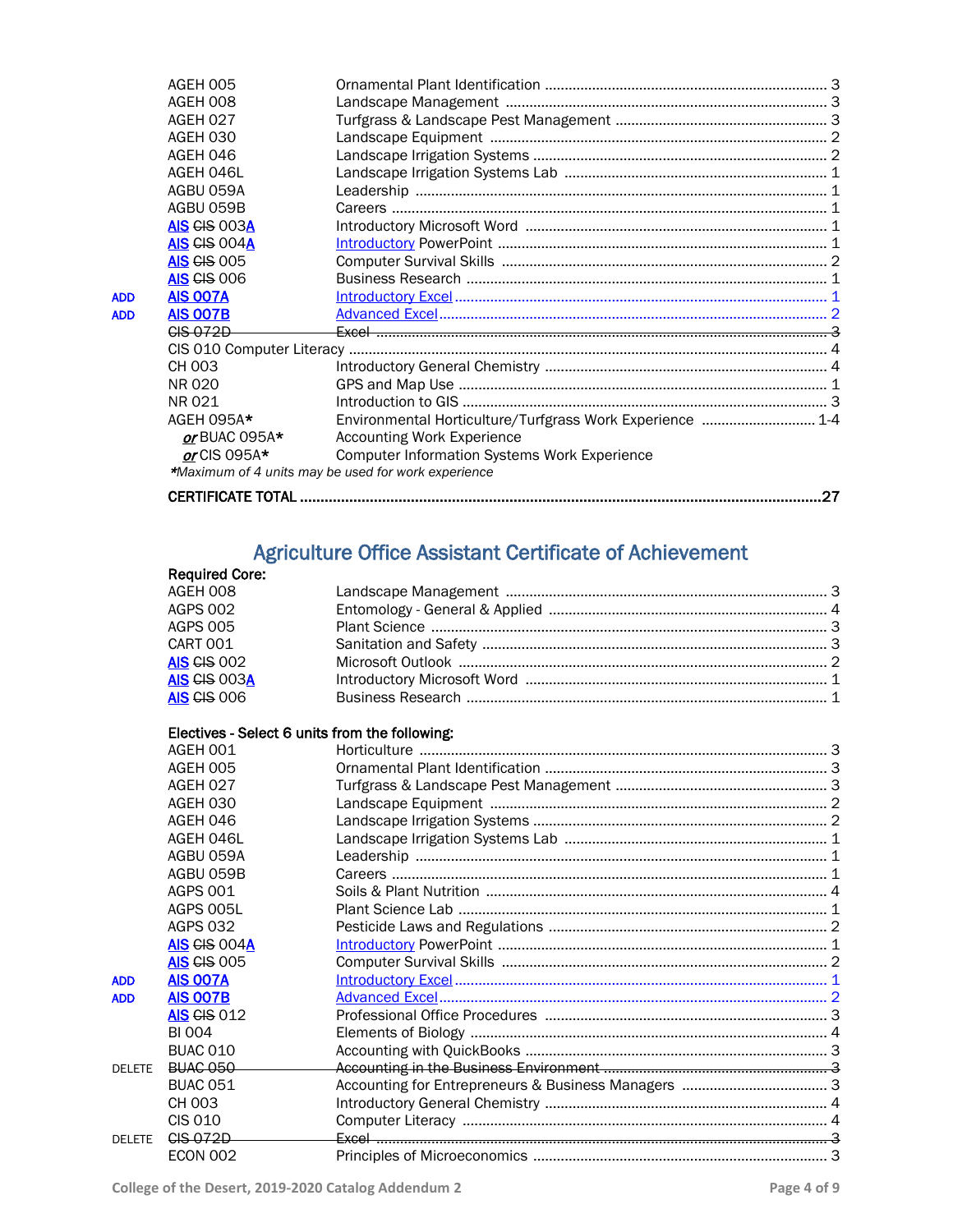| <b>MATH 014</b>  |                                                                   |  |
|------------------|-------------------------------------------------------------------|--|
| NR 020           |                                                                   |  |
| NR 021           |                                                                   |  |
| AGEH 095A*       | Environmental Horticulture/Turfgrass Work Experience  1-4         |  |
| or BUAC 095A $*$ | <b>Accounting Work Experience</b>                                 |  |
|                  | or CIS 095A* Computer Information Systems Work Experience         |  |
|                  | *Maximum of 4 units may be used for work experience               |  |
|                  |                                                                   |  |
|                  |                                                                   |  |
|                  | A subjective CCC in Deckerational Continuing Antibodian construct |  |

# Agriculture Office Professional Certificate of Achievement Required Core:

|            | nogunoù ooro.                                  |                                                           |  |
|------------|------------------------------------------------|-----------------------------------------------------------|--|
|            | <b>AGPS 001</b><br><b>AGPS 005</b>             |                                                           |  |
|            | <b>AIS CIS 002</b>                             |                                                           |  |
|            |                                                |                                                           |  |
|            | AIS CIS 003A                                   |                                                           |  |
|            | AIS CIS 004A                                   |                                                           |  |
|            | AIS CIS 006                                    |                                                           |  |
|            | <b>AIS CIS 012</b>                             |                                                           |  |
|            | <b>BUMA 010</b>                                |                                                           |  |
|            | <b>BUMA 094</b><br><b>CART 001</b>             |                                                           |  |
|            |                                                |                                                           |  |
|            | Electives - Select 6 units from the following: |                                                           |  |
|            | AGEH 001                                       |                                                           |  |
|            | AGEH 005                                       |                                                           |  |
|            | AGEH 027                                       |                                                           |  |
|            | AGEH 030                                       |                                                           |  |
|            | AGEH 046                                       |                                                           |  |
|            | AGEH 046L                                      |                                                           |  |
|            | AGPS 005L                                      |                                                           |  |
|            | <b>AGPS 032</b>                                |                                                           |  |
|            | AGBU 059A                                      |                                                           |  |
|            | AGBU 059B                                      |                                                           |  |
|            | <b>AIS CIS 005</b>                             |                                                           |  |
| ADD        | <b>AIS 007A</b>                                |                                                           |  |
| <b>ADD</b> | <b>AIS 007B</b>                                |                                                           |  |
|            | <b>BI 004</b>                                  |                                                           |  |
|            | <b>BUAC 010</b>                                |                                                           |  |
|            | <b>BUAC 050</b>                                |                                                           |  |
|            | <b>BUAC 051</b>                                |                                                           |  |
|            | <b>BUMA 001</b>                                |                                                           |  |
|            | <b>BUMA 027</b>                                |                                                           |  |
|            | <b>BUMA 028</b>                                |                                                           |  |
|            | <b>BUMA 029</b>                                |                                                           |  |
|            | <b>BUMA 031</b>                                |                                                           |  |
|            | <b>BUMA 032</b>                                |                                                           |  |
|            | <b>BUMA 064</b>                                |                                                           |  |
|            | CH 003                                         |                                                           |  |
|            | <b>CIS 010</b>                                 |                                                           |  |
|            | Delete <del>CIS-072D</del>                     |                                                           |  |
|            | ECON 002                                       |                                                           |  |
|            | <b>MATH 014</b>                                |                                                           |  |
|            | NR 001                                         |                                                           |  |
|            | NR 020                                         |                                                           |  |
|            | NR 021                                         |                                                           |  |
|            | AGEH 095A*                                     | Environmental Horticulture/Turfgrass Work Experience  1-4 |  |
|            | or BUAC 095A*                                  | <b>Accounting Work Experience</b>                         |  |
|            | or CIS 095A*                                   | <b>Computer Information Systems Work Experience</b>       |  |
|            |                                                | *Maximum of 4 units may be used for work experience       |  |

CERTIFICATE TOTAL ............................................................................................................................... 30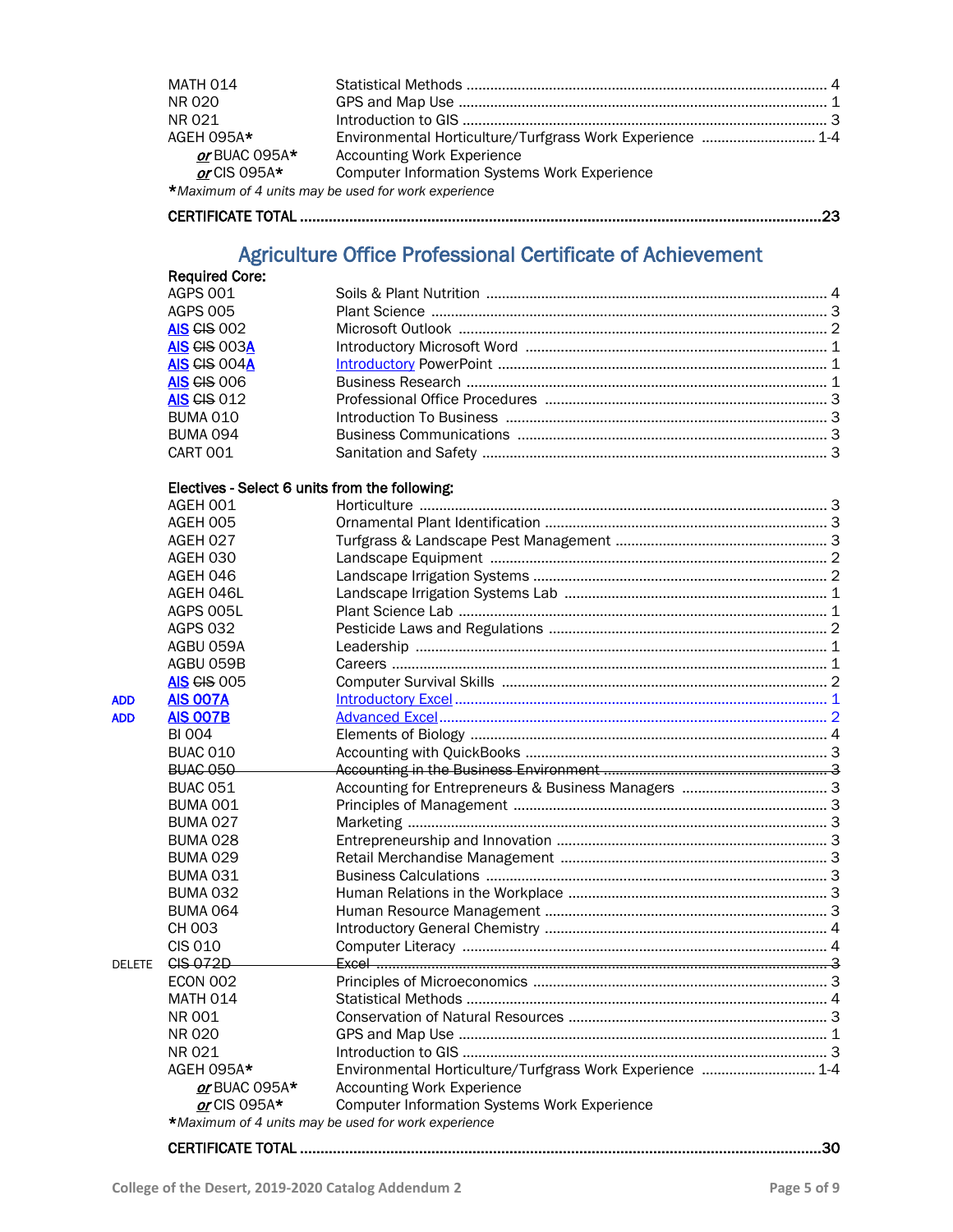# Agriculture Pest Management Certificate of Achievement

|               | <b>Required Core:</b>                          |                                                           |  |
|---------------|------------------------------------------------|-----------------------------------------------------------|--|
|               | <b>AGPS 001</b>                                |                                                           |  |
|               | <b>AGPS 005</b>                                |                                                           |  |
|               | AGPS 005L                                      |                                                           |  |
|               | AGEH 027                                       |                                                           |  |
|               | AGEH 008                                       |                                                           |  |
|               | <b>AGPS 032</b>                                |                                                           |  |
|               | <b>BI 004</b>                                  |                                                           |  |
|               | Electives - Select 6 units from the following: |                                                           |  |
|               | AGEH 001                                       |                                                           |  |
|               | AGEH 005                                       |                                                           |  |
|               | AGEH 030                                       |                                                           |  |
|               | AGEH 046                                       |                                                           |  |
|               | AGEH 046L                                      |                                                           |  |
|               | <b>AGPS 002</b>                                |                                                           |  |
|               | AGBU 059A                                      |                                                           |  |
|               | AGBU 059B                                      |                                                           |  |
|               | <b>CART 001</b>                                |                                                           |  |
|               | CH 003                                         |                                                           |  |
|               | AIS CIS 003A                                   |                                                           |  |
|               | AIS GIS 004A                                   |                                                           |  |
|               | <b>AIS CIS 005</b>                             |                                                           |  |
|               | <b>AIS CIS 006</b>                             |                                                           |  |
| <b>ADD</b>    | <b>AIS 007A</b>                                |                                                           |  |
| <b>ADD</b>    | <b>AIS 007B</b>                                |                                                           |  |
|               | <b>CIS 010</b>                                 |                                                           |  |
| <b>DELETE</b> | <b>CIS 072D</b>                                |                                                           |  |
|               | <b>NR 020</b>                                  |                                                           |  |
|               | NR 021                                         |                                                           |  |
|               | AGEH 095A*                                     | Environmental Horticulture/Turfgrass Work Experience  1-4 |  |
|               | or BUAC 095A*                                  | <b>Accounting Work Experience</b>                         |  |
|               | or CIS 095A*                                   | <b>Computer Information Systems Work Experience</b>       |  |
|               |                                                | *Maximum of 4 units may be used for work experience       |  |

|--|

# Agriculture Technician Certificate of Achievement<br>Required Core:

| <b>Required Core:</b>                          |  |
|------------------------------------------------|--|
| <b>AGPS 001</b>                                |  |
| AGPS 002                                       |  |
| <b>AGPS 005</b>                                |  |
| AGPS 005L                                      |  |
| AGEH 027                                       |  |
| <b>CIS 010</b>                                 |  |
| NR 020                                         |  |
| NR 021                                         |  |
|                                                |  |
| Electives - Select 6 units from the following: |  |
| AGEH 001                                       |  |
| AGEH 005                                       |  |
| AGEH 008                                       |  |
| AGEH 030                                       |  |
| AGEH 046                                       |  |
| AGEH 046L                                      |  |
| <b>AGPS 032</b>                                |  |
| AGBU 059A                                      |  |
| AGBU 059B                                      |  |
| AIS GIS 003A                                   |  |
| AIS CIS 004A                                   |  |
| <b>AIS CIS 005</b>                             |  |
|                                                |  |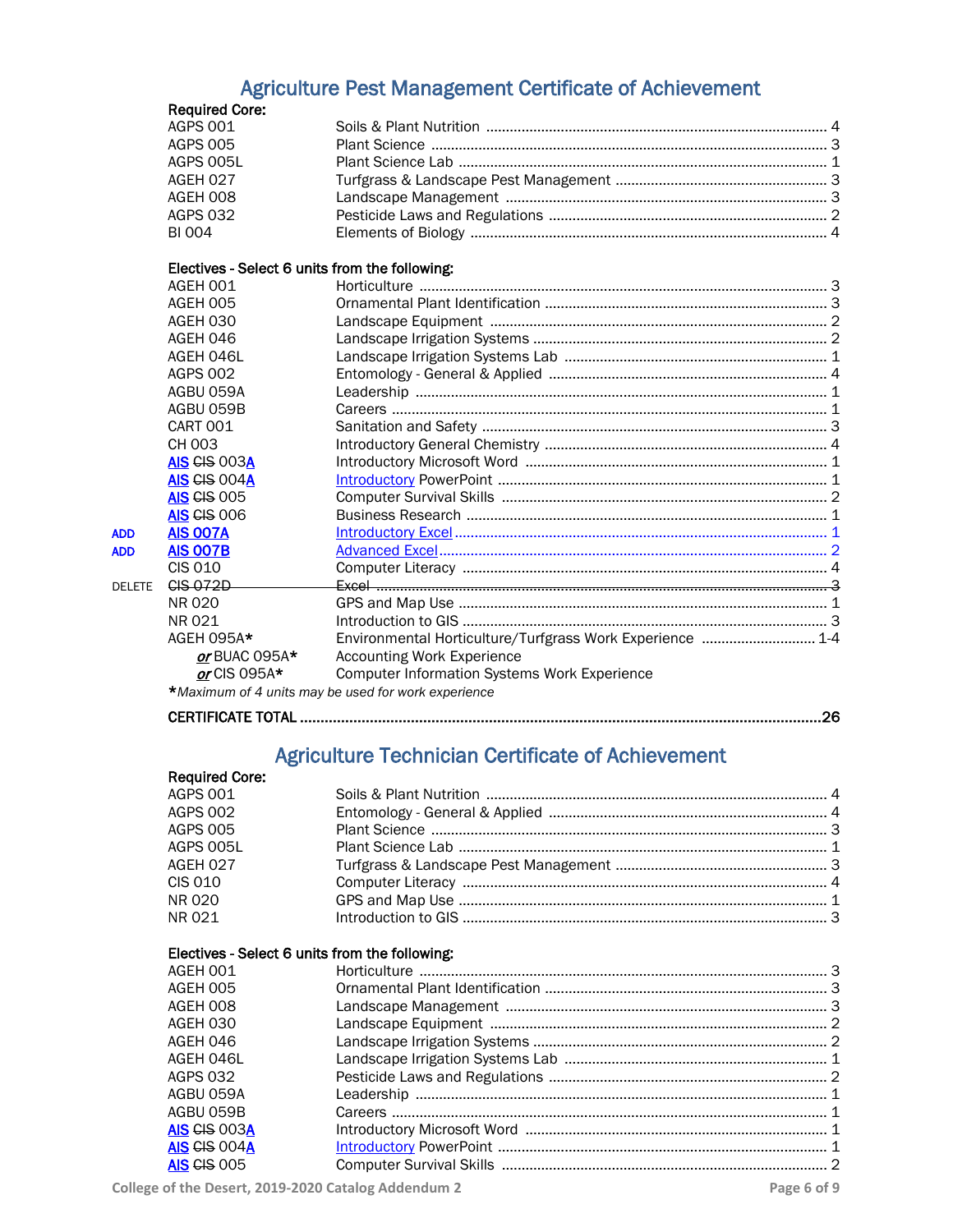|                                        | AIS CIS 006                                         |                                                                                                                                              |                    |                       |  |
|----------------------------------------|-----------------------------------------------------|----------------------------------------------------------------------------------------------------------------------------------------------|--------------------|-----------------------|--|
| <b>ADD</b>                             | <b>AIS 007A</b>                                     |                                                                                                                                              |                    |                       |  |
| <b>ADD</b>                             | <b>AIS 007B</b>                                     |                                                                                                                                              |                    |                       |  |
|                                        | <b>BI 004</b>                                       |                                                                                                                                              |                    |                       |  |
|                                        | CH 003                                              |                                                                                                                                              |                    |                       |  |
| <b>DELETE</b>                          | <b>CIS 072D</b>                                     |                                                                                                                                              |                    |                       |  |
|                                        | NR 001                                              |                                                                                                                                              |                    |                       |  |
|                                        | AGEH 095A*                                          | Environmental Horticulture/Turfgrass Work Experience  1-4                                                                                    |                    |                       |  |
|                                        | or BUAC 095A*                                       | <b>Accounting Work Experience</b>                                                                                                            |                    |                       |  |
|                                        | $or$ CIS 095A $\star$                               | <b>Computer Information Systems Work Experience</b>                                                                                          |                    |                       |  |
|                                        |                                                     |                                                                                                                                              |                    |                       |  |
|                                        | *Maximum of 4 units may be used for work experience |                                                                                                                                              |                    |                       |  |
|                                        |                                                     |                                                                                                                                              |                    | .29                   |  |
|                                        |                                                     |                                                                                                                                              |                    |                       |  |
|                                        |                                                     |                                                                                                                                              |                    |                       |  |
|                                        |                                                     |                                                                                                                                              |                    |                       |  |
|                                        |                                                     | <b>Courses of Instruction</b>                                                                                                                |                    |                       |  |
|                                        |                                                     |                                                                                                                                              |                    |                       |  |
|                                        |                                                     | <b>NEW COURSES</b>                                                                                                                           |                    |                       |  |
|                                        |                                                     |                                                                                                                                              |                    |                       |  |
| <b>AIS 072</b>                         | <b>Microsoft Excel</b>                              |                                                                                                                                              |                    | Units: 3              |  |
|                                        |                                                     | This course provides basic concepts and practical applications using Excel for Windows. Students receive instruction and computer experience |                    |                       |  |
|                                        |                                                     | using electronic spreadsheets to solve common numerical and accounting-based problems.                                                       |                    |                       |  |
| Advisory: AIS 005<br>Lecture Hours: 36 |                                                     |                                                                                                                                              |                    |                       |  |
|                                        | <b>Transfer Status: CSU</b>                         | Lab Hours: 54<br>Degree Applicable: AA/AS                                                                                                    | Repeatable: No     | Grading: Letter Grade |  |
| COD GE: None                           |                                                     | CSU GE: None                                                                                                                                 | <b>IGETC: None</b> |                       |  |

# CIS 030 **Introduction to Linux Operating System**<br>Introduction to the Linux operating system primarily focused on command line usage. Covers the history, kernel, file systems, shells and user

utilities. Also introduces students to the fundamentals of shell programming, processes, communications, and basic security.<br>Lecture Hours: 36 Lab Hours: 54 Repeatable: No Grading Lecture Hours: 36 Lab Hours: 54 Lab Hours: 54 Repeatable: No Grading: Letter Grade<br>Transfer Status: CSU Cab Degree Applicable: AA/AS Transfer Status: CSU Degree Applicable: AA/AS<br>
COD GE: None CSU GE: None CSU GE: None IGETC: None

**HS 068** Pharmacy Technician<br>This course provides technical and practical training to prepare students for the Pharmacy Technician Certification Board exam and to function as a competent entry-level assistant to the pharmacist. Topics covered include pharmacy law and regulations, sterile and non-sterile compounding, pharmacy billing and reimbursement, pharmacy inventory management, and pharmacy system usage and application. Prerequisite: HS 065, HS 067, & HS 074 Advisory: ENG 061 & MATH 060

| <b>AUVISULY.</b> LIVE OUT & IVIATIT OUU |                          |                |                       |
|-----------------------------------------|--------------------------|----------------|-----------------------|
| Lecture Hours: 54                       | Lab Hours: 54            | Repeatable: No | Grading: Letter Grade |
| Transfer Status: None                   | Degree Applicable: AA/AS |                |                       |
| COD GE: None                            | CSU GE: None             | IGETC: None    |                       |
|                                         |                          |                |                       |

J 005 **News Literacy**<br>In an era where the digital news media is generating an unprecedented amount of information and misinformation, it is important for journalists and citizens to be news literate. How do you decipher fact from fiction? Through critical-thinking skills, news literacy students will learn how to deconstruct stories, break down broadcast, print, web, and social media messages to determine those that are factual, well-sourced and can be considered real news. Students will also discuss concepts such as objectivity, opinion, bias and fairness and how all contribute to the mix of news

reports in today's digital landscape. Lecture Hours: 54 Lab Hours: None Communisty Repeatable: No Grading: Letter Grade<br>Transfer Status: CSU Communisty Degree Applicable: AA/AS Transfer Status: CSU Degree Applicable: AA/AS<br>
COD GE: C2 CSU CSU GE: None CSU GE: None **IGETC: None** 

**RTV 003** Sports Media<br>Have you ever dreamed about becoming a sports announcer? This course will give you an exciting inside look into the sports broadcasting industry. Students will explore the many aspects of sports media and learn how to break into this field and succeed. Students will gain basic sports media knowledge including, research, writing, reporting and play-by-play techniques to help them create content for radio, television, and new media. Students will report and write about COD sports for KCOD and The Chaparral.<br>Advisory: RTV 002 & L003A

| Advisory: RTV 002 & J 003A |                          |                |                       |
|----------------------------|--------------------------|----------------|-----------------------|
| Lecture Hours: 18          | Lab Hours: 54            | Repeatable: No | Grading: Letter Grade |
| Transfer Status: CSU       | Degree Applicable: AA/AS |                |                       |
| COD GE: C2                 | CSU GE: None             | IGETC: None    |                       |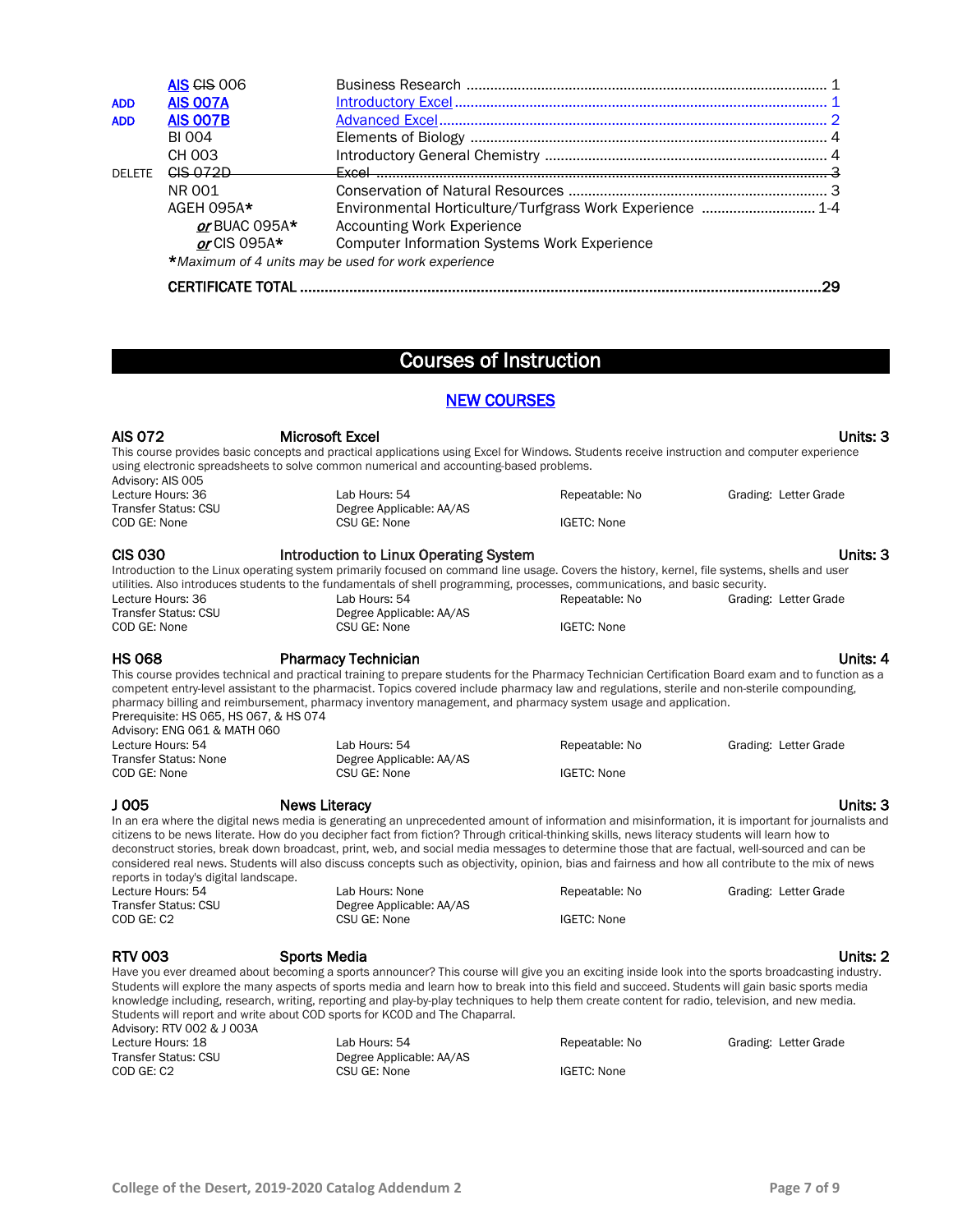### New Courses Approved as UC Transferable

ANTH 001L, Introduction to Physical Anthropology Laboratory, 1 Unit ANTH 007, Anthropology of Religion, Magic, Witchcraft, and Healing, 3 Units CIS 023A, Introduction to Amazon Web Services, 2 Units CIS 080, Database Management Systems, 3 Units CIS 087, Introduction to Programming Using Python, 3 Units DANC 073B, Dance, Jazz, 1 Unit DANC 076B, Dance, Ballet, 2 Units ECE 001, Principles & Practices of Teaching, 3 Units ECE 012, Child, Family & Community, 3 Units ECE 020, Infant/Toddler Growth & Development, 3 Units ECE 045, Teaching in a Diverse Society, 3 Units FILM 002A, Film Production I: Basic Film Production, 3 Units FILM 004, Cinematography, 3 Units FILM 005, On-Camera Acting & Voice Over, 3 Units FILM 006, Documentary Filmmaking, 3 Units FILM 022, American Film to the 1960s, 3 Units FILM 023, Contemporary American Film, 3 Units

### Changes to pages 316 - 321

# FACULTY AND ADMINISTRATION

### Additions:

AMY GLOVER (2019) Instructor, Biology

CHRISTOPHER REBA (2019) Instructor, Commercial Music

MATTHEW WILSON (2019) Instructor, Physical Therapy/Kinesiology

#### Correction:

KURT SPURGIN (2018) Instructor, Health Science B.A. 1994 University of California - Santa Barbara Ph.D. D.C. 1998 Southern California University of Health Sciences Ph.D. 2014 University of California - Riverside

### **Changes in Title:**

ELIU BENAVIDES (2015) **Instructor Assistant Professor, History** 

#### SARA BUTLER (2014)

**Hitical Science** Interim Dean, School of Social Sciences & Arts

OCEANA COLLINS (2015) **Instructor Assistant Professor, History** 

MARIA ELENA DIAZ (2015) **Instructor Assistant Professor, Speech** 

**College of the Desert, 2019-2020 Catalog Addendum 2 Page 8 of 9** COURTNEY DOUSSETT (2014) **or, Kinesiology** Interim Dean, School of Health Sciences & Education